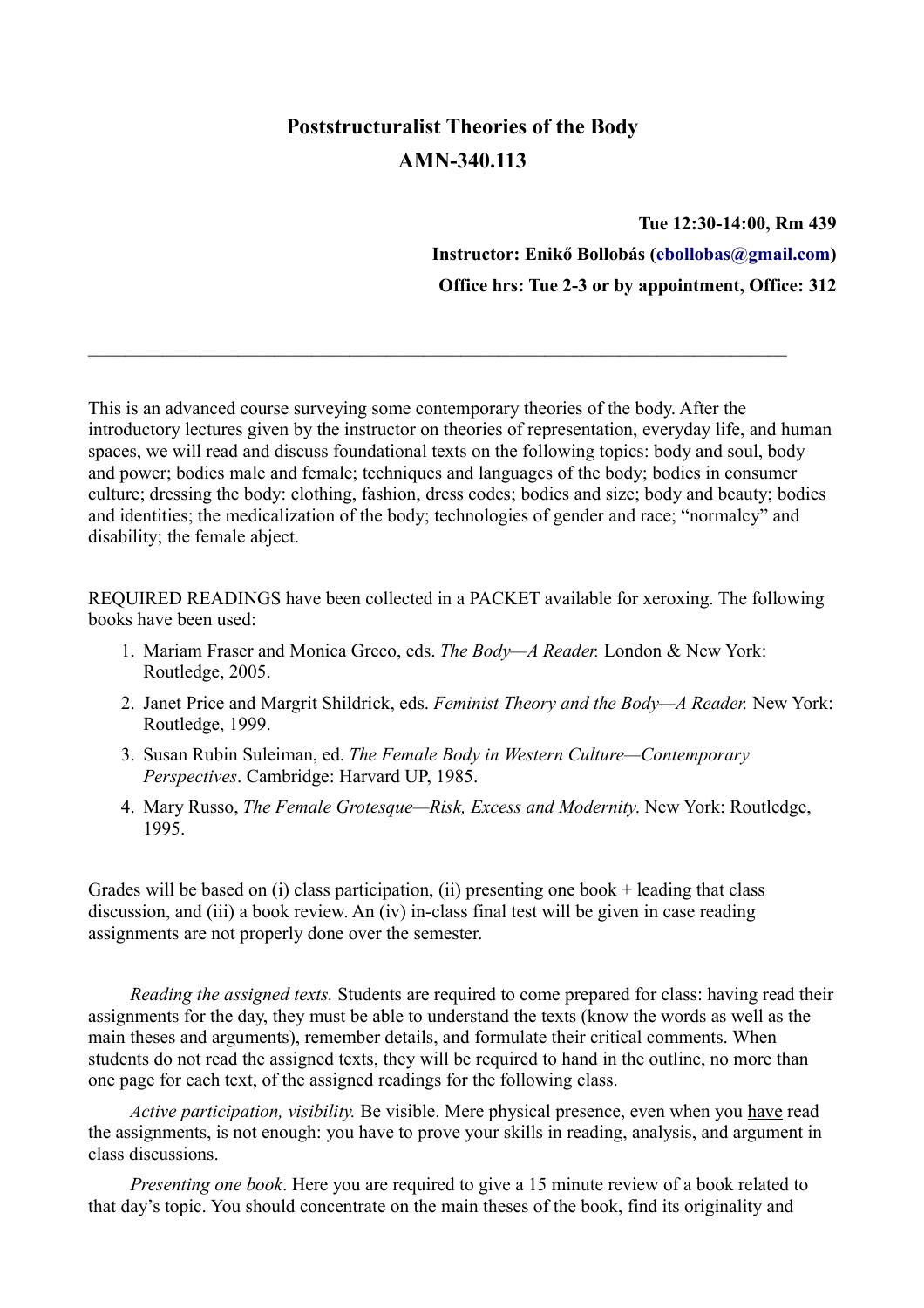significance. You can use your notes while giving your presentation, but cannot read out complete sentences from them. Be sure to rehearse your presentation at home so that you know how long it is. Remember, your presentation will come at the end of the class, so you will have to stop after 15 minutes no matter what. As to locating the book, I encourage you to check Budapest libraries first. If it is not available anywhere, I will lend you the book for three weeks altogether: two weeks before you give your presentation and one week after (when your review is due).

*Leading that class discussion*. Leading the class discussion the day when your presentation is due will also be your responsibility. This means that you will have to come extra prepared in the assigned readings of the day, understand them fully (you might have to do some research in order to accomplish that), and be able to explain the problematic parts.

*Book review*. As a written assignment, you must write up your presentation into a proper book review for the week following your oral presentation. Check scholarly journals about the genre of the book review. Give a summary of the main theses. Try to contextualize the book, show where it fits in, where it is original and where it might be useful.

*In-class final test (pending).* This test will cover all the readings, discussions, and presentations.

**\* \* \***

#### **Schedule of classes and assignments**

**September 9 Orientation**

#### **September 16 Representation**

Instructor's lecture on theories of the body, representation, the spectacle of the "other," and the exhibition of gender

#### **September 23 Theories of everyday life and its spaces**

Instructor's lecture on the self in everyday life, body and space

#### **September 30 What are bodies? Body and soul, body and power**

Read:

Elizabeth Grosz, "Refiguring Bodies"

Mary Douglas, "The Two Bodies"

Maurice Merleau-Ponty, "The Experience of the Body and Classical Psycholog"

Michel Foucault, "The Political Investment of the Body"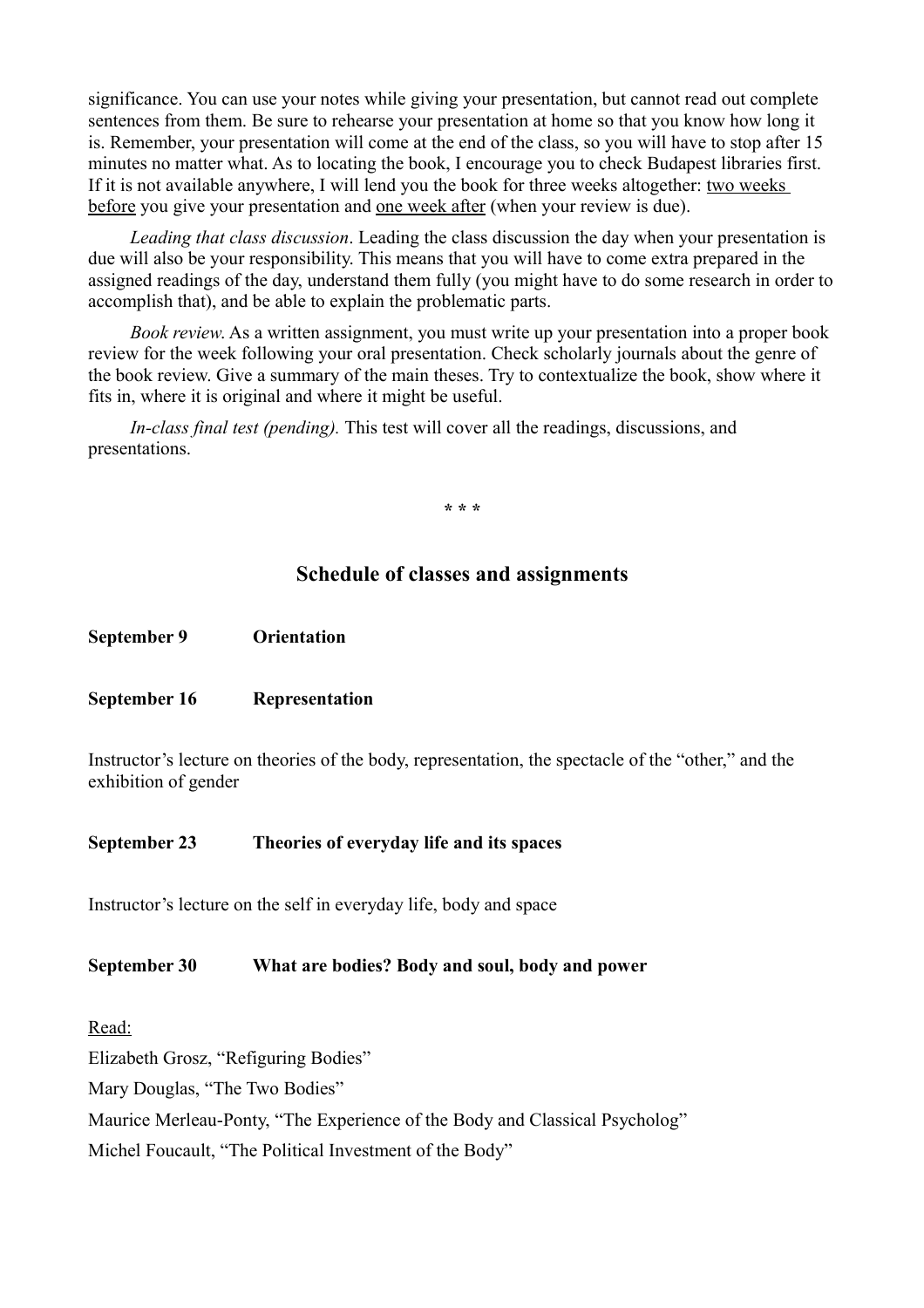#### **October 7 Bodies white and black, male and female**

Read:

Carol M. Armstrong, "Edgar Degas and the Representation of the Female Body"

Ludmilla Jordanova, "Natural Facts: A Historical Perspective on Science and Sexuality"

Presentation: Linda Nochlin, *Representing Women* Susan Bordo, *The Male Body* Stuart Hall and Mark Sealy, eds., *Different. Contemporary Photographers and Black Identity* Linda Nead, *The Female Nude*

#### **October 14 Techniques and languages of the body**

Read:

Marcel Mauss, "Techniques of the Body"

Erving Goffman, "Embodied Information in Face-toFace Interaction"

Presentation: Allan and Barbara Pease, *Body Language* Elizabeth Grosz, *Volatile Bodies* (esp. Ch.6, "The Body as Inscriptive Surface")

October 21 Bodies in consumer culture, dressing the body: clothing, fashion, **dress codes**

Read:

Jean Baudrillard, "The Finest Consumer Object: The Body"

Presentation: Roland Barthes, *The Language of Fashion* Joanne Entwistle and Elizabeth Wilson, eds., *Body Dressing* Ruth P. Rubinstein, *Dress Codes* Malcolm Barnard, *Fashion as Communication* George B. Sproles and Leslie Davis Burns, *Changing Appearances—Understanding*

*Dress in Contemporary Society*

**October 28 No class**

**November 4 Bodies and size, body and beauty**

Read:

Nicky Diamond, "Thin Is the Feminist Issue"

Noella Caskey, "Interpreting Anorexia Nervosa"

Fen Coles, "Feminine Charms and Outrageous Arms"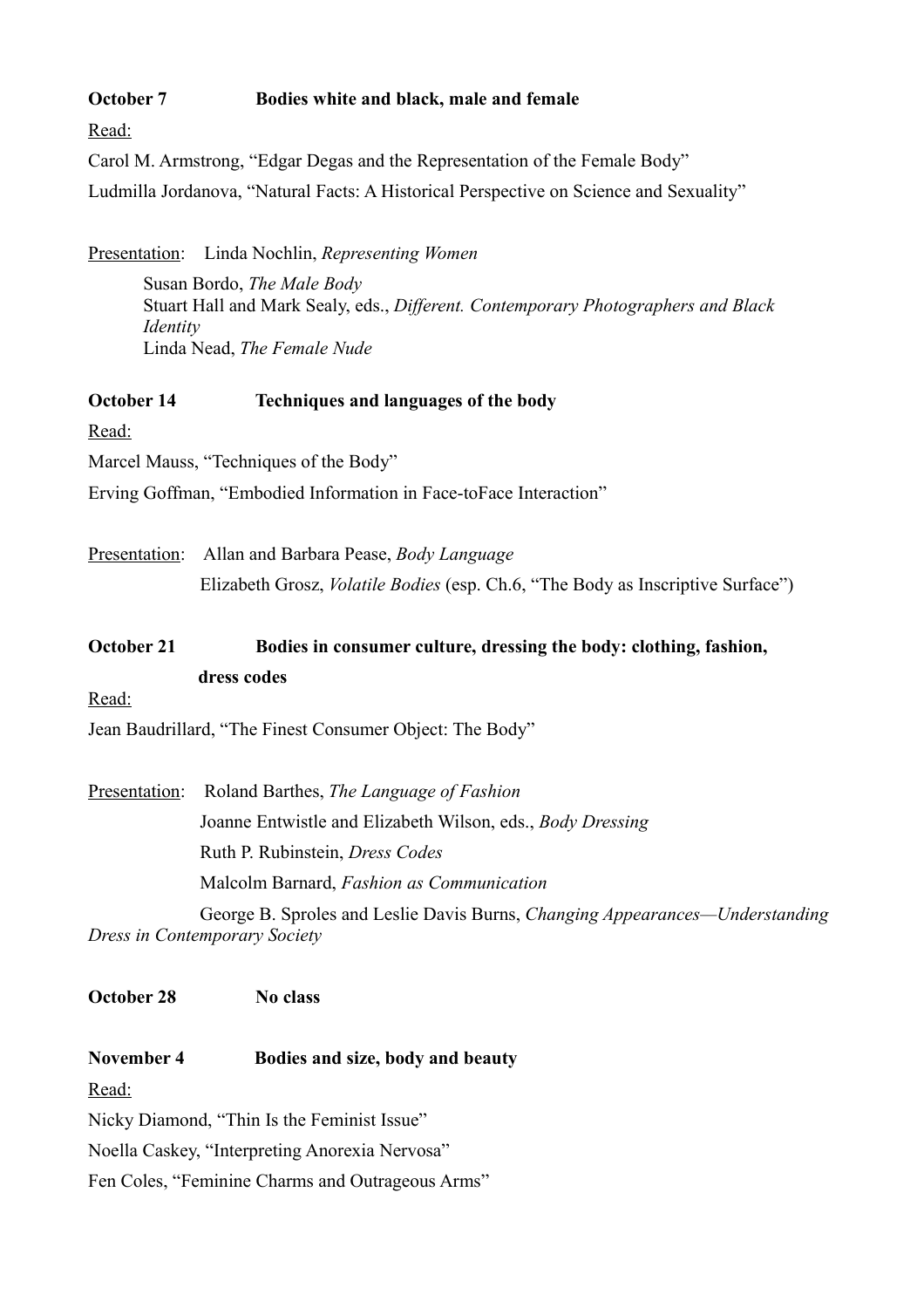Presentation: Susan Bordo. *Unbearable Weight: Feminism, Western Culture, and the Body* Naomi Wolf, *The Beauty Myth* Virginia L. Blum, *The Culture of Cosmetic Surgery*

### **November 11 Bodies and identities**

Read:

Chris Gilleard and Paul Higgs, "Ageing and Its Embodiment" Allucquere Rosanne Stone, "In Novel Conditions: The Cross-Dressing Psychiatrist" Beverley Skeggs, "Ambivalent Femininities"

## **November 18 The medicalization of the body, technologies of gender and race** Read:

Ellen L. Bassuk, "The Rest Cure: Repetition or Resolution of Victorian Women's Conflicts?" Carlos Novas and Nikolas Rose, "Genetic Risk and the Birth of the Somatic Individual" Jane Sawicki, "Disciplining Mothers: Feminism and the New Reproductive Technologies" Paul Gilroy, "Race Ends Here"

Presentation: Teresa de Lauretis, *Technologies of Gender*

### **November 25 "Normalcy" and disability**

Read:

Lannard J. Davis, "Visualizing the Disabled Body: The Classical Nude and the Fragmented Torso" Margrit Shildrick and Janet Price, "Breaking the Boundaries of the Broken Body"

Presentation: Bram Dijkstra, *Idols of Perversity*

Rosemarie Garland Thomson: *Extraordinary Bodies: Figuring Physical Disability in American Culture and Literature*

### **December 2 The female abject**

Read:

Mikhail Bakhtin, "The Grotesque Image of the Body and Its Sources" Rosi Braidotti, "Signs of Wonder and Traces of Doubt: Teratology and Embodied Differences" Mary Russo, "Introduction" to *The Female Grotesque—Risk, Excess and Modernity*

Presentation: *Abject Art: Repulsion and Desire in American Art* (Whitney Museum Exhibition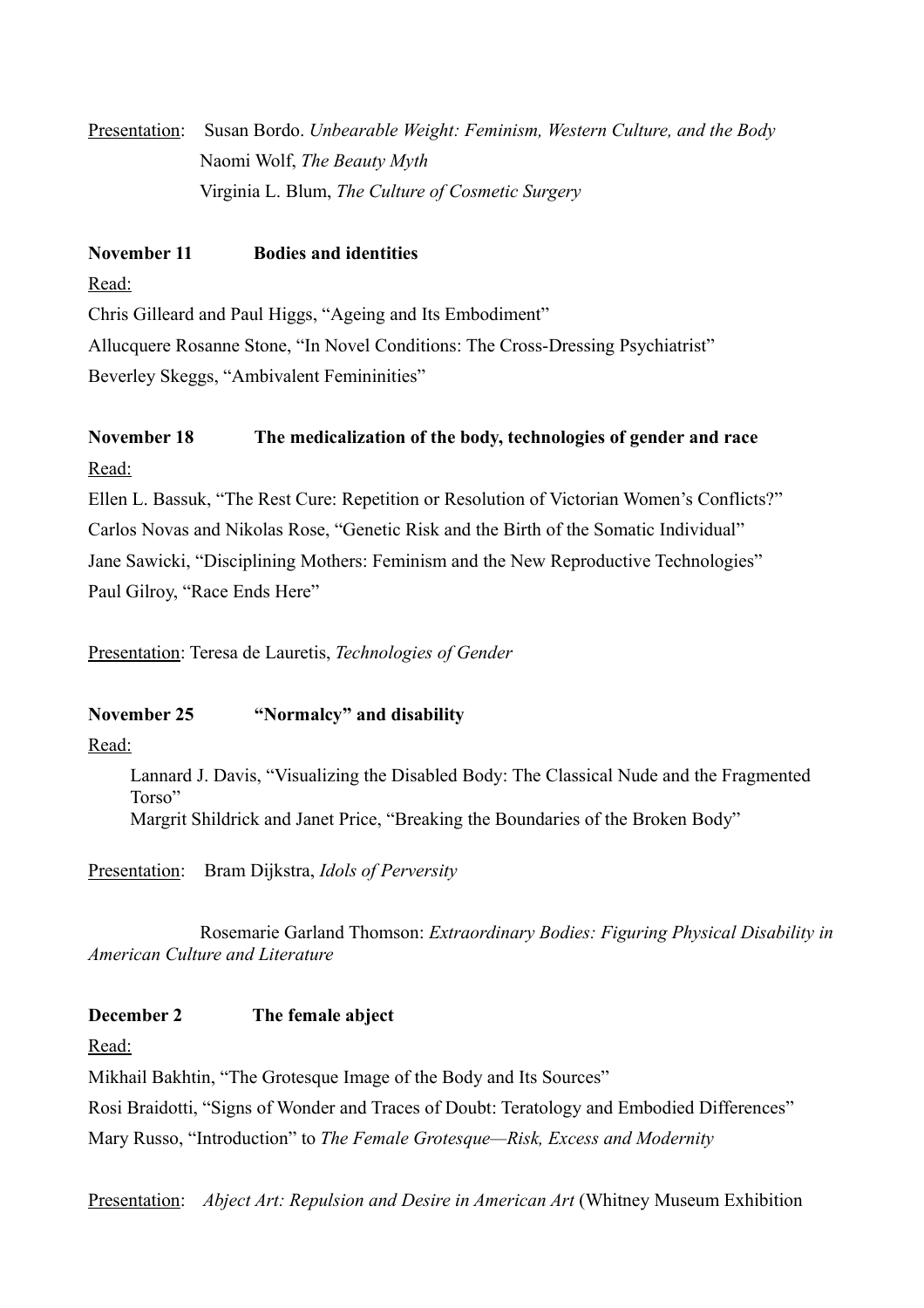## Catalogue)

Tina Chanter, *The Picture of Abjection*

**December 9 In-class final test** or **Grade books signed**